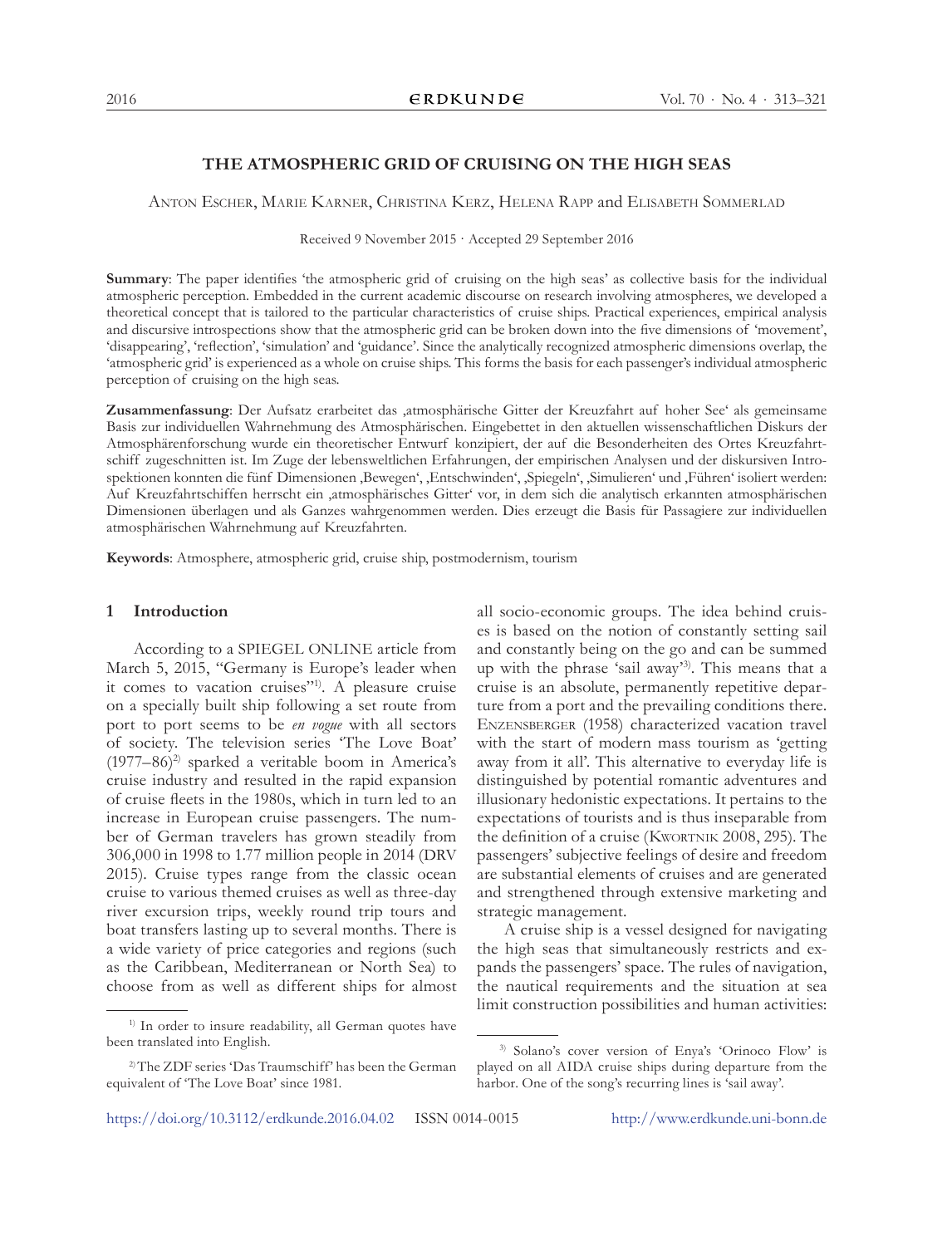"The ship's architecture inescapable depends on the ship's engineering. (...) [Therefore] a passengers' ship as a floating structure is constantly confronted with safety aspects" (WEILAND 2005, 3-7). The ship's internal structure is arranged into water and fire bulkheads. As a result, the ship's structure and the design of the individual areas of the ship are based on the principle of 'form follows function'. A cruise ship's interior is always geared towards the clientele for whom the ship was built. The interior design creates a "characteristic ambiance" (WEILAND 2005, 3) that lends each class of ships its own unmistakable note of individuality. Interior architectural stylistic elements create the desired atmosphere in a room: "And we always say that every room has its own character, its own atmosphere, but they work together as a whole. We played a lot with materials, light, and color - especially color. The rooms flow together, and they automatically blend with one another and are carried over into the other rooms. This happens through the interior design, this happens through the ambient noise, this happens through light" (Bunge and SCHINDLER 2014). This invites and encourages guests to linger or leave, consume and enjoy where they are. We assume that the design of both the cruise and the cruise ship is reflected in and navigated through the dimensions of a phenomenon which we will identify as an 'atmospheric grid'.

The cruise is framed by events and rituals (e.g. being photographed by staff photographers and sanitizing one's hand) that adhere to standardized rules. There is a wide variety of entertainment and services offered on board between the 'welcome party' and the 'farewell': sports activities, parties, entertainment shows, shopping events and art auctions. A differentiated range of shore excursions complements the program.

The goal of this paper is to capture the atmospheric4) of cruising on an empirical level. Furthermore, we aim to derive a theoretical concept from those empirical results. The study's fundamental question is: Which preliminary conditions determine the individual perception of cruising? In other words: How could the framing of the atmospheric perception be conceptualized?

### **2 A theoretical concept for the empirical analysis of the atmospheric of a cruise on the high seas**

Academic interest as well as the number of different theoretical approaches to the study of atmospheres has increased to a large extent during the last decade (ANDERSON 2009, BLUM 2010, GOETZ and Graupner 2007, 2011, Griffero 2015, Hasse 2008, 2014, and Heibach 2012). For the purpose of this study, we developed a theoretical slide that is tailored to the particular characteristics of a cruise ship. Inspired by Schmitz's phenomenology of the lived body (1964, 2003, 2007, 2014) and Böhme's new aesthetics (1993, 2001, 2013) as well as the empirically oriented approaches of Hasse (2002, 2008, 2012, 2014), KAZIG (2007, 2008, 2013) and THIBAUD (2003, 2010, 2015), we summarized selected aspects of their discussions into four theoretical components. In building upon and choosing well accepted theoretical findings on atmospheres, we selected aspects that suit and allow a dialogue with the empirical research and its operational implementation.

(1) Atmosphere should initially be understood as a 'framing unit', because atmospheres are "holistic spatial phenomena of expression" (FUCHS 2000, 213) that "influence the whole environment" (THIBAUD 2003, 285; Böhme 2013, 103). An atmosphere is therefore "more than just the sum of different objects or signals, consecutive feelings or individual patterns of behavior" (THIBAUD 2003, 285); it is a "totality" (Böhme 2013, 102). An atmosphere is created from different dimensions; however, it only works situationally as a holistic "half-thing"<sup>5)</sup> in the "primitive present" (SCHMITZ 2011, 121). The sensing subject therefore does not perceive the atmosphere, but rather "in accordance with the atmosphere" (THIBAUD 2003, 293). Atmospheres can thus be seen as the framework for perception since they bring us "in direct contact with a situation in its entirety" (Thibaud 2003, 282).

(2) Atmospheres capture the individual's livedbody as an 'affective-emotional feeling'. An atmosphere is experienced immediately and as a feeling, before it can be differentiated into cognitive and physical/sensory variables. This inevitable atmospheric 'feeling of being captivated' is also an 'affective concern' (Schmitz 1993, 48; Böhme 2001, 46)

<sup>4)</sup> The terms 'ambiance' and 'atmosphere' are used interchangeably in the context of this study. There is no agreement amongst scholars as to whether or not the terms describe different concepts (THIBAUD 2015). ADEY et al. (2013, 302) use 'atmosphere' with a focus on approaches of affect theory and 'non-representational theory', while studies on 'ambiance' focus more on subjective and situational perception of and through atmosphere.

<sup>5)</sup> Hasse (2002, 23; emphasis in original) describes an atmosphere as a 'half thing' since it is a "special immaterial thing that one can encounter in the world". The term 'half thing' was coined by SCHMITZ (2007, 271).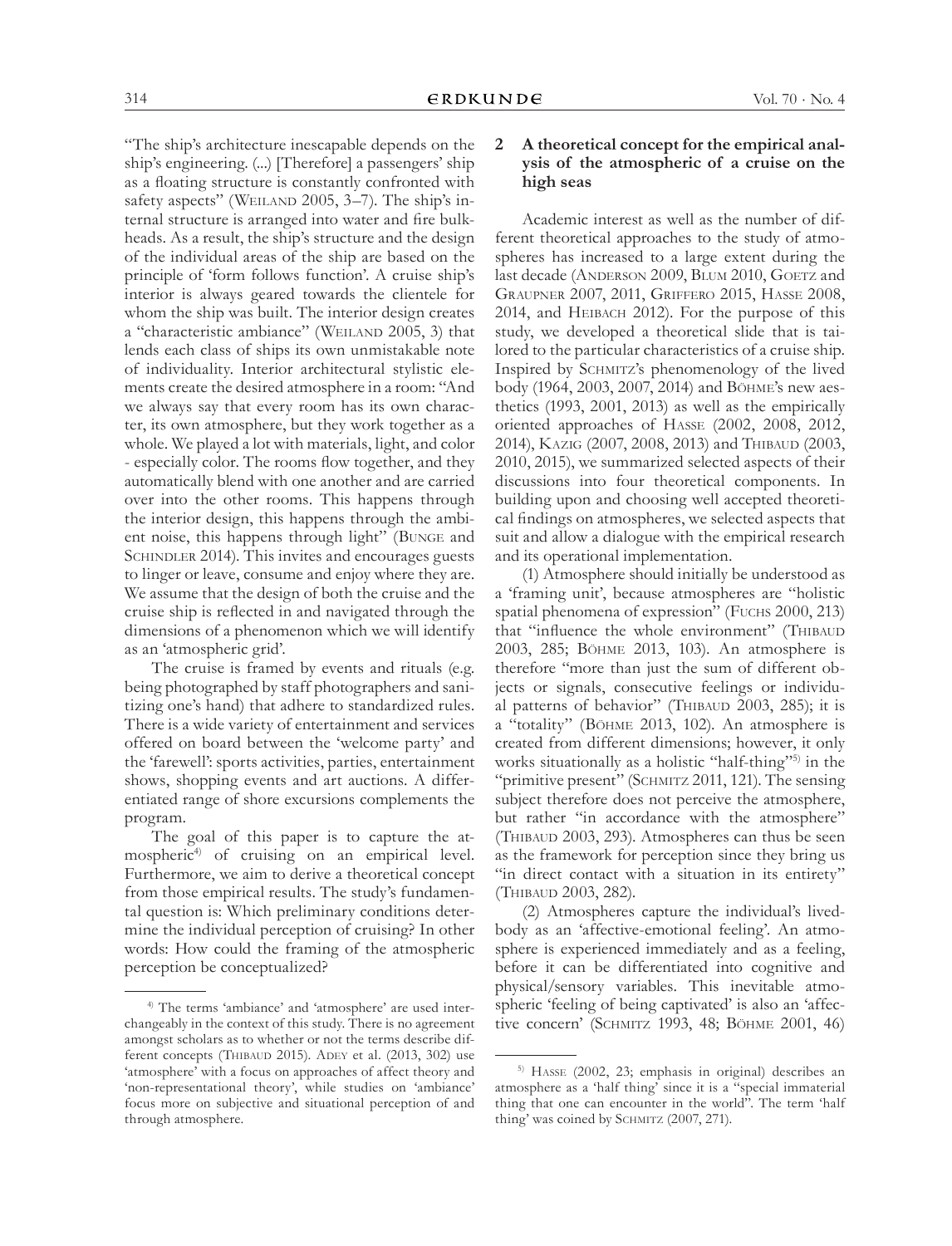that addresses the individual emotionally. In addition, atmospheres are heterogeneous, which means that they are experienced as a "mélange of various impressions, perceptions and interpretations" (Hasse 2002, 85). An atmosphere can only be subdivided into individual components at the analytical-reflexive level. In principle, atmospheres can be analyzed and interpreted only after one has felt and experienced them; however, you cannot completely escape or distance yourself from them.

(3) In many respects, atmospheres should be interpreted as 'procedural states'. THIBAUD (2003, 287) describes atmospheres as 'dynamic processes', because they influence our physicality, our behavior and our actions<sup>6)</sup>: "An atmosphere can stimulate or relax us, grip or tear us apart, support or paralyze us" (THIBAUD 2003, 289). Atmospheres also constitute space and place, since as a 'half things' they are located between subject and object. In particular, atmospheres affect the modalities, in other words the rhythm and form of movement or the execution of actions. THIBAUD (2003, 291) notes that "an atmosphere [corresponds] with a style of movement that is found in everyone who is affected by the atmosphere". Since an atmosphere is constituted in situations<sup>7)</sup> and a situation is always tied to a location, our movements and actions that are motivated by the atmosphere are also determined by the location where we perform a movement.

(4) Finally, the deliberate 'programmatic design'8) of the situation and/or the situational framing guides the appearance of the atmosphere in a target-oriented and purpose-oriented manner. This programmatic aspect of atmospheres includes strategies to "create the conditions under which the atmosphere can appear" (Böhme 2013, 105) and at the same time is a constituting dimension of cruises. Following Hahn (2013) and his remarks on 'Erlebnislandschaften' (experience-oriented landscapes), that are inspired by Böhme's (2001) new aesthetics, it is fundamental that "the effectiveness of the architectural space touches everybody in its immediately perceptible reality" (HAHN 2013, 69).

#### **3 Methodical approach**

We approached the issue on two levels. Initially, we analyzed corporate brochures, films, pictures, documentation and scientific studies on modern cruises. In addition to that, we interviewed the managing directors of the leading agency for stateof-the-art cruise ship design and architecture, Kai Bunge and Siegfried Schindler (Partner Ship Design, PSD). Visits to cruise and tourism trade fairs provided information on ocean carriers and gave us insight into their strategies. Their programmatic design approach follows an implicit knowledge based on the conditions of cruising.

The second level refers to the central method for 'observing' atmospheres as described by Böhme (2001, 52): "It is important that you can only determine the character of an atmosphere by exposing yourself to it." The authors were able to contribute their own travel experiences on various ships to this research. All in all, the knowledge, experience and empirical data based on 17 cruises have been incorporated. The majority of the empirical data such as interviews, discussions, observations and field notes, was gathered during the totalled up 217 days that we spent on cruise ships, usually accompanied by students. The authors discussed and 'intersubjectificated' their subjective experiences based on their observations, descriptions, self-perceptions and group discussions during a cruise in 2015. We assume that while an atmosphere is experienced individually and personally, there are dimensions to which all individual atmospheric perceptions are related.

The methodological approach combines different techniques of qualitative social and ethnographic research, as discussed for example in the context of non-representational theory and other approaches such as participatory observation, audio protocols and photo documentation. Following Vannini (2015) and his research on non-representational ethnography, we put the aspects of performativity, corporeality and sensuality in the center of our methodological considerations. Since a cruise is characterized by ritualized and scripted as well as unscripted actions, we focused especially on the performativity of people, places and perceptions that are situationally involved. A second focus was placed on our bodies and on their capacities to be affected by and to affect the cruise, because we consider "the researcher's body [is] the key instrument for knowing, sensing, feeling, and relating to others and self" (Vannini 2015, 321). In order to ascertain these affective aspects and to identify the atmospheric dimensions of cruising on

<sup>&</sup>lt;sup>6)</sup> THIBAUD (2003, 289) refers here to the approach by GOLDSTEIN (1934) that states that perceptions, behavior and actions are closely related.

 $\alpha$  According to SCHMITZ (2008, 36), a situation is "the element in which we live."

<sup>8)</sup> This knowledge is based on a discussion with Prof. Dr. Jürgen Hasse (Goethe University of Frankfurt) following his lecture on 'Atmosphere and Authenticity' on November 14, 2013 at the Institute of Geography at the Johannes Gutenberg University Mainz.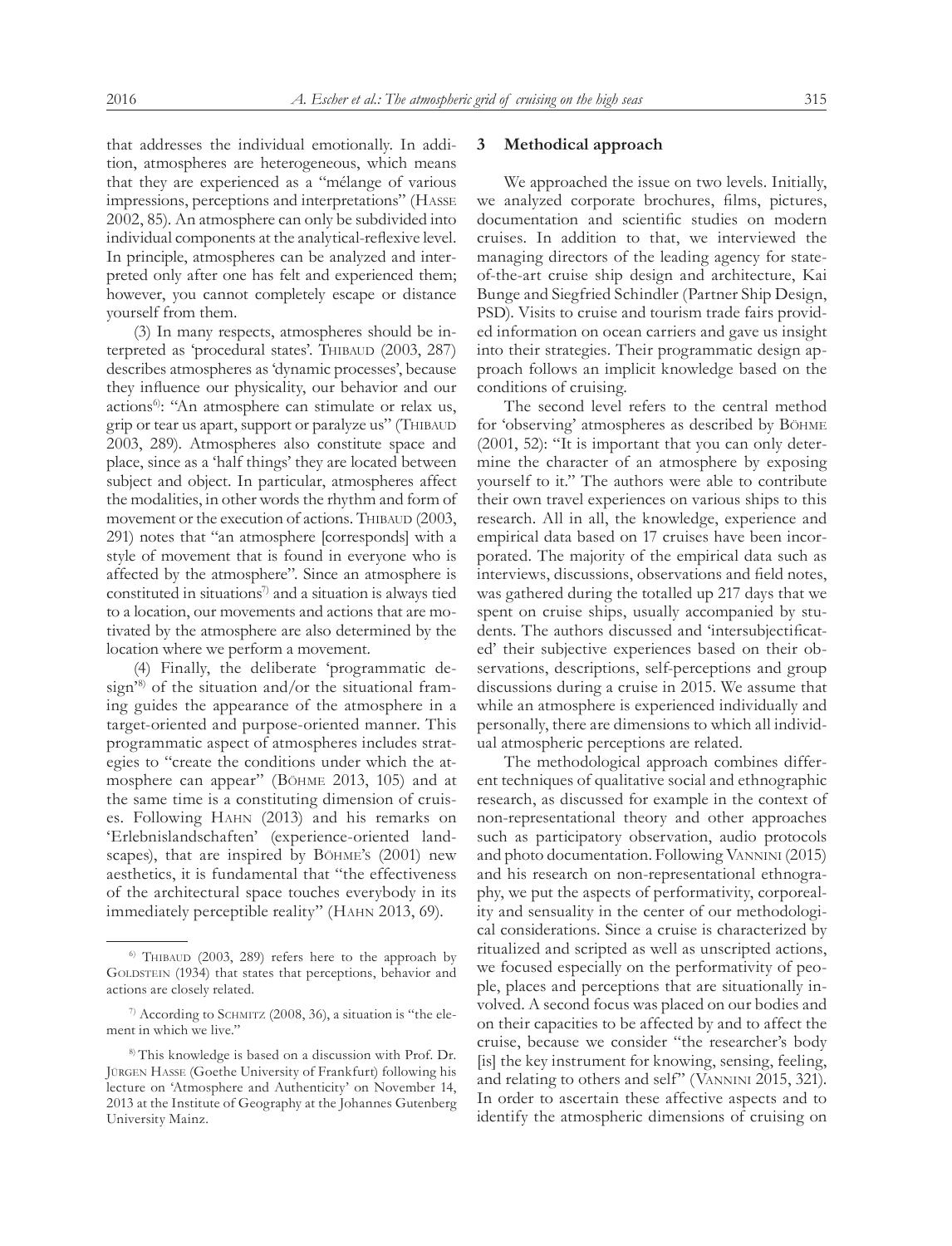the high seas, we included elements of the method of the 'parcours commentés', a well-established method for empirical studies on atmospheres (THIBAUD 2001, Hasse 2002, Kazig 2008). For this kind of participant observation, it was essential to become immersed and to reflect upon this immersive experience. Within the processes of immersion and reflection all sorts of influences were studied, including elements such as odors, colors and how surfaces feel.

Our empirical research concentrated on isolating atmospheric dimensions, which applied to the specified theoretical criteria and were perceivable throughout the entire cruise. During the on-board research, it is important not to confuse perceiving or experiencing the atmospheric of the cruise with the "micro-atmospheres" (EDENSOR 2015, 84) on the ship. The atmospheric dimensions of the cruise overlap, distort or determine the local micro-atmospheres, which are marketed in the ads as dignified, intimate, informal, personal, modern, casual, comfortable or cozy. They develop at specific staged locations on the ship, for example, in the bar, restaurant, dance club, theater and in the sports area. While those micro-atmospheres are dense and intense because of the highly structured and separated spaces, they only contribute to the experience of the atmospheric grid of the cruise, which encompasses the entire ship, through their integration in the structural framing of the stay.

In particular, three challenges of empirical research on atmospheres need to be considered: the ephemerality and transience of atmospheres (Kazig 2008, 152), the status of atmospheres as 'half things' (Hasse 2002, 76 et seq.) and the apparent contradiction between (participatory) observation and (atmospheric) experience. Participatory observation therefore always took place with the intention of complete immersion in the events. The notes and voice protocols took all fields and elements into consideration that are impacted in and through the lived body, on both the subject and the object side. The observations and experiences were then gradually compiled, condensed and abstracted in strategic group meetings, applying the method of discursive introspection.9) In a final step, following hermeneutic methods, the data have been edited, progressively reduced and interpreted.

## **4 The 'atmospheric grid of cruising on the high seas'**

Practical experiences, empirical analysis and discursive introspections show that the cruise ship, activities and shore excursions merge into an atmospheric grid that can be broken down into the five dimensions of 'movement', 'disappearing', 'reflection', 'simulation' and 'guidance'. In an empirical setting, the individual atmospheric dimensions cannot be considered on their own: In the world of a cruise ship, they only occur intertwined as a 'grid'. That grid and its interwoven dimensions give then rise to atmospheres that are holistically and individually perceived by passengers on the cruise. Every atmosphere that can be experienced on the cruise is thus based on and shaped by this atmospheric grid and its dimensions. This also becomes apparent in the following description of the individual dimensions, since the attributes apply to very different perceptions. They are contradictory and simply must be described as (post) post-modern.

# **4.1 The comprehensive atmospheric dimension 'movement'**

Like every ship, the cruise ship is always on the move. The ship and the sea create a dynamic movement in all three spatial directions. The ship is constantly moving regardless of whether it is anchored or in the port or whether it is at sea. The convulsions and vibrations of the engines, the propellers and the stabilizers further add to this movement. Within the ship there is the ongoing upward and downward movement of the elevators, which are almost constantly in motion. The passenger's body must permanently interact with the dynamic movements of the ship. The ship's heaving and maneuvering are counter to normal body dynamics. The passenger cannot escape the movements and the way he is moved, and vibrates along with the ship. The movement becomes a constant drone, a perpetual, unconscious reference of all the senses. In addition to the passengers 'being moved' on and in the ship, one must also consider the movements of the passengers themselves, which are subjected to the act of 'being moved'. Embarking, climbing stairs and walking in the passageways and corridors, dancing and playing on board intensifies the movement of the passenger. "At sea, a room's floor feels somehow 3D, and your footing demands a slight attention that good old static land never needs" (Wallace 1997, 283). There are also the movements from the passengers' repeated em-

<sup>9)</sup> Discursive introspection is the explication and interpretation of individual observations and experiences in a group setting. Thoughts and impressions are therefore not only associated with one's own reference patterns, but also analyzed in the context of their integration in intersubjective, comprehensible everyday structures (Dick 2009, 38).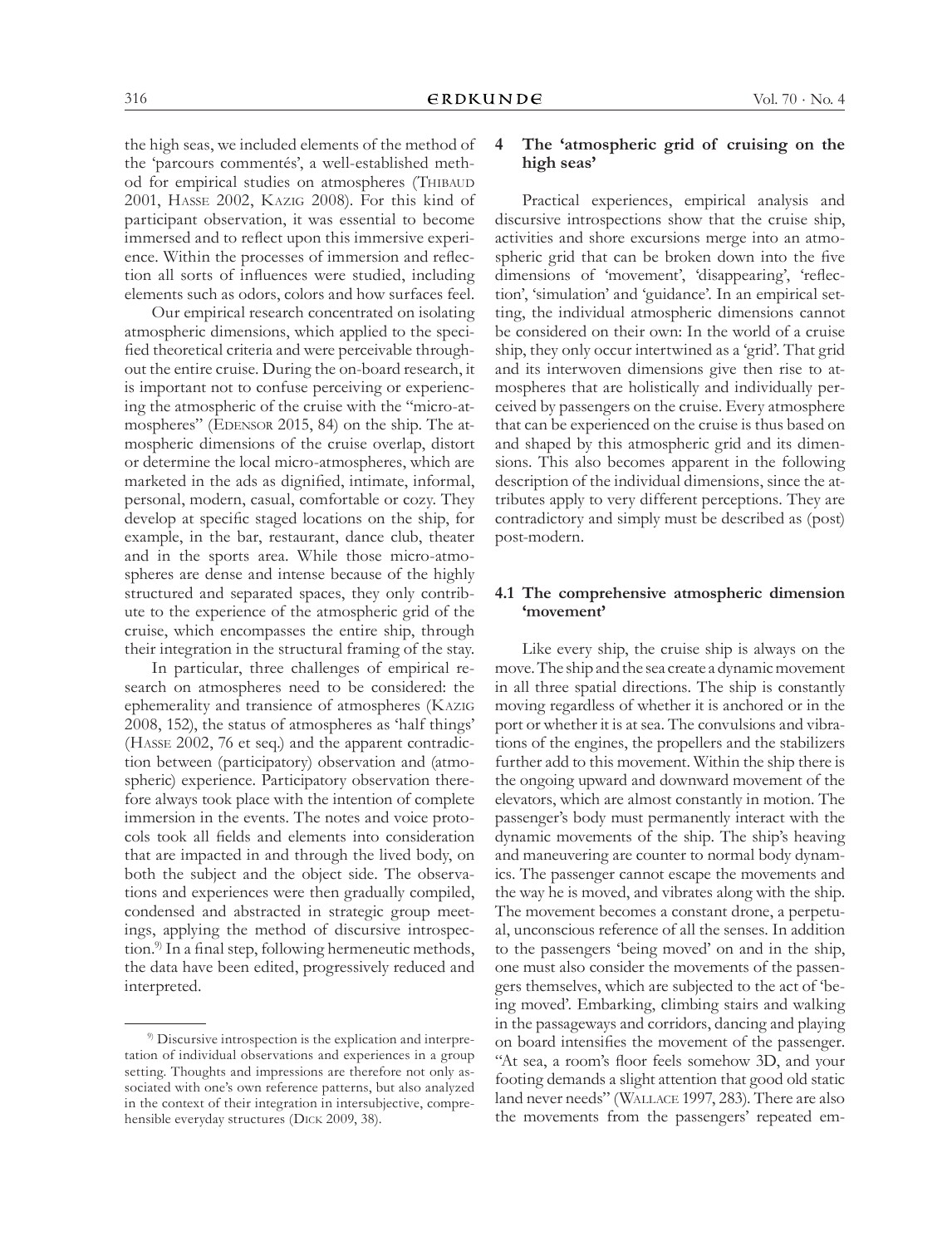barking and disembarking for shore excursions. The gangway passengers must use to travel between land and the ship is also constantly in motion.

'Being moved' and 'moving' constitute the background of the cruise ship's comprehensive atmospheric dimension of 'movement'. This dimension of the atmospheric grid occurs on every ship and equally affects passengers and crew. It contributes to the passenger's sense of disconcertion, since he can only somewhat anticipate or foresee sudden jerky movements. For example, the individual tolerance of the vessels' motion does vary, which in turn can lead to seasickness. The feeling even persists during shore excursions,<sup>10)</sup> because passengers continue to be influenced by their previous efforts to cope with the movements on the ship. Passengers experience a major shift in their relation to the world.

# **4.2 The detaching atmospheric dimension 'disappearing'**

A cruise is characterized by sailing, departing and passing by. The passenger thereby experiences a disappearing of places. The dimension of disappearing is conveyed at various levels during the cruise. Disappearing is perceived with varying intensity in visual, olfactory, acoustic and haptic channels during the entire trip and at almost all locations on the ship.

The detaching atmospheric dimension of disappearing culminates with the departure and distancing of the ship. The shoreline fades on the horizon as the ship sails out to sea; the view of the multifaceted world disappears and the only visual perception is the ocean. This continues to happen; whenever the ship leaves the port, the coast and its residential areas disappear. At the same time, passengers experience a sense of wistfulness due to the departure and desire for another port.

The cruise is dominated by an absence of odors, since the air conditioning and its exhaust systems prevent them from occurring. From the passengers' subjective perception, neither guests nor food emit an odor. Odors are drawn away from the objects and people. Specific odors are released at certain locations, such as during a presentation of baked goods, but those odors are also subject to disappearing. Thanks to air circulation systems even sweat-soaked

athletic apparel that is hung in the cabin loses its odor. Odors vanish from one moment to the next before passengers can notice them. Due to this phenomenon, guests experience a world without odors, comparable to those witnessed in movies.

One perceives to hear the steady sound of background music almost everywhere on the ship. Apart from activities, the volume is controlled in such a way that you can either barely hear the music, or it is just loud enough to drown out other ship-related noises. This leads to the impression that the music seems to be disappearing and stopping. The ambient noise of the ship, which consists of noise from the equipment and people as well as the music, is always present. However, it feels as if the noise, voices and music disappear even though they are constantly present (apart from temporary stretches at night).

The temperature and light controls that are installed in all of the ship's rooms and corridors contribute to the reinforcement of the feeling of disappearing. Passengers claim it gets colder and brighter at the end of a meal in a restaurant. The cool temperatures in the corridors and particularly in the passageways where passengers are not supposed to linger urge guests to keep moving. Temperature controls also ensure that rooms are temporarily kept at different degrees. This phenomenon creates the feeling of the disappearing of warmth and light at almost imperceptible gradations.

### **4.3 The integrating atmospheric dimension 'reflection'**

The elements of nature, ocean, the open air, clouds, wind and sun that are reduced in human perception seem to reflect into each other and communicate with each other on the high seas. People claim to immediately perceive this natural phenomenon as if they are being 'reflected' on their bodies. One feels surrounded by and drawn into nature, even though one is standing on an extremely technical product of human creativity. This may be possible because these natural factors are repeatedly mirrored in the material of the ship, integrating it into the nature of ocean and sky.

The ship's designers have taken this dynamic and transferred it to the ship's space. They mimic nature, 'artificialize' natural plants and transfer the reflective dynamics of nature on the high seas to the design of the interior rooms. Inspired by the reflection of natural elements, the interior designers use colors, shapes, features and patterns that reflect and highlight each other.

<sup>&</sup>lt;sup>10)</sup> The term 'sailor's gait' can be attributed to the swaying of a sailboat, which sailors compensate for with their widebased gait. They continue this manner of walking on land, and people have the impression that sailors sway when they walk.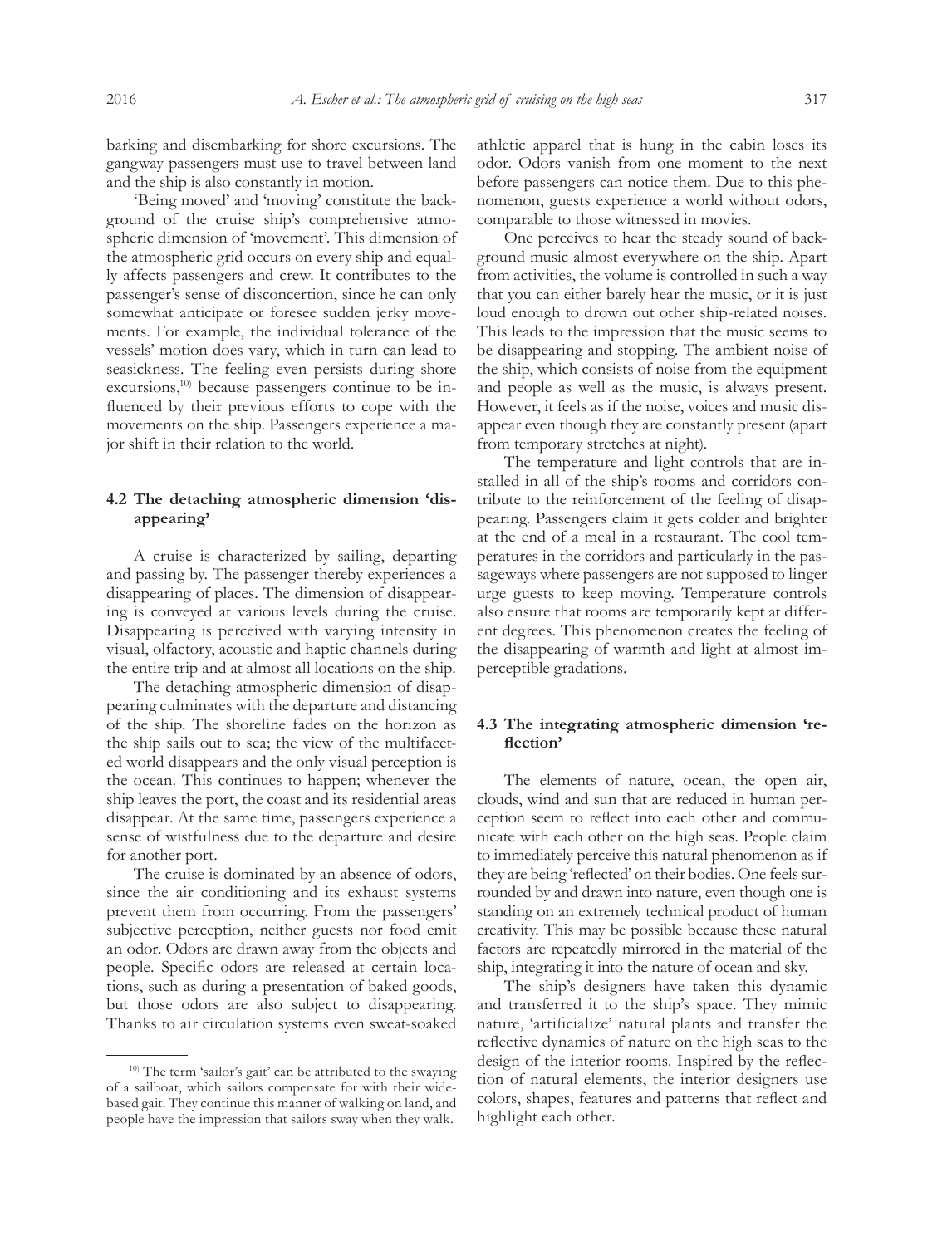The guests are continuously photographed and filmed by a set team of crew members while boarding and leaving the ship. This way, passengers can purchase pictures of themselves from their first day of the cruise onward, and watch themselves on screen in the travel film shown in an endless loop on many monitors placed throughout the ship. Like in a hall of mirrors, the passenger becomes part of the cruise and is reflected in the ship's mirrors, glass walls and monitors. Due to the atmospheric dimension of 'reflection', the passenger fancies himself as the focus of the cruise. Ultimately, everything is reflected in the passenger, which is also reinforced by the taking of 'selfies'. The passenger is depicted in many ways: he or she is mirrored and reflected in the ocean and the sky, in wind and water, as well as in the material of the ship. The passenger's individual being identifies with the cruise. The nature of the ocean and the sky, of above and below, the different yet mutually dependent blue in the ship are captured and transferred through the feeling of 'reflection'.

## **4.4 The distancing atmospheric dimension 'simulation'**

The cruise commands two expansions of simulation. On the one hand, the ship's design simulates nature and culture and the ship's materiality maps semantic relationships that are not inherent. On the other hand, the passengers' activities turn out not to be actual activities that affect the world around them, but rather simulated activities that have limited consequences in the day-to-day world.

The artificiality of the nature on board emphasizes the simulation of the world on board. The carefully designed cruise ship simulates nature. All of the plants, such as the rows of trees and palm trees, are artistically constructed with considerable technical effort using organic material. One of the apparently newest simulation technologies can be seen in a waterfall as on the AIDAmar. This waterfall exists through an interplay of several media effects: an endless film loop, lighting effects, air circulation and others. The viewer believes to be seeing, experiencing and feeling a waterfall, although it does not actually consist of water. Designers convert technical dominance into transformed nature, in post-modern hyper-stylized nature; guests have the feeling of being in a technical environment that seems to be organic. The trees, palm trees, flowers and the waterfall are medially simulated realities. Nature is artificially staged and simulated as an artificial super-nature.

On the ship, the guests experience the 'big wide world' through visual art with auctions of more or less significant paintings and prints, through the theater with its musical effects, and through gambling in the casino. Even when the activities are 'real', the guests still perceive them as simulated, because the possible impacts are feigned or pushed into the background. Most actions are only carried out symbolically and not experienced in their full intensity. The numerous leisure and sports activities such as shuffleboard, darts, bingo, volleyball, basketball, roulette and slot machines, dance classes and karaoke usually only have an observational value. Passengers do not engage in the traditional and foreign cultural practices of the countries they visit, but rather enjoy them as folklore in passing.

In most cases, passengers have already been made familiar with most activities on the cruise beforehand through advertising and consulting. Guests are audio-visually prepared so that they know what to do and what to feel at any given moment: Playing games on deck, relaxing on the ship's railings, daydreaming in the spa, flirting at the bar, winning in the casino, touring the city by bus, visiting historic sites, etc. are demonstrated through media and thereby trained in advance. The passenger remembers the prepared script and consciously or unconsciously calls up the appropriate perceptions and feelings that were demonstrated and/or shown to them on the screens throughout the ship, in the advertisements, in the theater presentations, brochures, etc. This atmospheric dimension is accompanied by an expected behavior, because 'simulation' satisfies the needs of the guests: "(…) the goals consumers bring to the cruise context are more likely to be hedonic, experiential, and symbolic than functional (i.e. problem solving)" (Kwortnik 2008, 306). When the passenger then practically experiences the scene, the media memory mixes with their specific living environment and strengthens their emotions.

### **4.5 The freeing atmospheric dimension 'guidance'**

The ship's logic, its control and the establishment of order and safety on board requires a great deal of time and effort. The entire organization is subject to control, which culminates in the all-pervading authority of the captain. Due to the high complexity of the ship and the number of passengers, it takes a lot of administrative effort to feed, care for, entertain and satisfy them. To do this, it is necessary to control, monitor and guide each passenger in almost all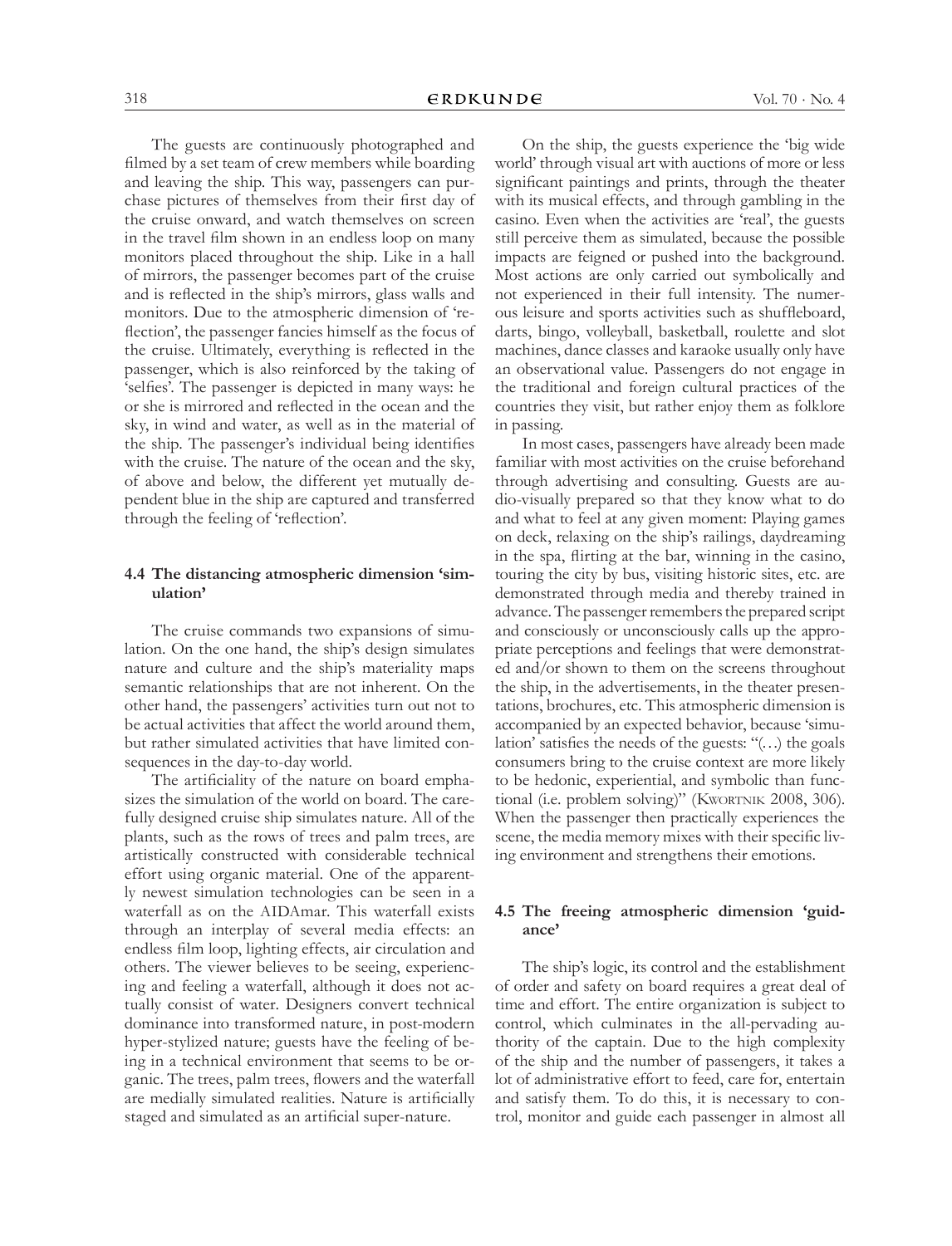of their activities. This is achieved by the employment of digital technology. Almost all of the rooms (apart from the cabins) are under constant video surveillance. Regardless of whether a plastic bottle is tossed into the ocean at some point during the day or a guest gains unauthorized entry to the wellness area at some point during the night, the ship's crew (in other words the bridge) is aware of everything that happens. An advertising brochure informs passengers that 'everything is under control', guaranteeing the safety and security of people and belongings.

Passengers' limited behavioral and movement options on board, the architecture, and the instructions of the ship's social and technical organization shape the atmospheric of the cruise. The passenger is quasi-guided through the ship, as well as through the entire trip.

Something is always being 'done' with the guests; they are controlled, monitored, functionalized, managed and guided. They are given the feeling that they can do anything, that all of their needs will be met, and that they are in charge of their own actions. However, due to the dynamics on the ship, this is not the case: Passengers cannot escape the seemingly liberating atmospheric dimension 'guidance', even if they are not (always) consciously aware of this fact.

# **5 A theory of the atmospheric grid of cruising on the high seas**

The atmospheric of the cruise arises from the movement of a place as a place from location to location. The venue of the 'cruise ship' is the integration of the individual places. The cruise ship passenger is at the mercy of the designed and programmed venue of 'cruise ship' on the one hand, and the program of events on the other. The cruise ship operator influences and guides guests on the ship and on land with creative intensity.

The empirical analysis, discursive introspection and hermeneutic interpretation show that an atmospheric grid predominates on cruise ships. In our understanding, an 'atmospheric grid' is a specific basic condition and a dynamic basic structure for atmospheric perception. The grid spreads out from different, separable and intersubjective effective dimensions, which can be isolated empirically.

The atmospheric grid of cruising on the high seas consists, inter alia, of the dimension 'movement', which possesses the passenger and influences his body in countless ways anytime and anywhere. The dimension 'disappearing' determines the passenger's

visual, olfactory, auditory and haptic perceptions. The dimension 'reflection' refers to the dominance of visual perceptions. Images and reflections as well as self-images determine perception. These elements convey the feeling of a cinematic and mediated experience that takes place with reduced and self-reducing sensory impressions. The dimension 'simulation' reverses everyday reality, as most activities and experiences are located outside of the passengers' everyday lifeworlds or daily routines. Finally, the dimension 'guidance' leads to the impression of not being able to 'shake off' the location's conditions. Neither the service, the sounds, the noise, the control, the monitoring, the sea nor the rules or any other condition may be turned off or modified.

The dimensions of the atmospheric grid of cruising on the high seas are linked to the theoretical aspects presented in Chapter 2. Each of the five dimensions can be considered a structural element of the atmosphere as a 'framing unit' – and thus a framing unit in itself; no passenger can avoid or ignore its influence. The same applies to the other four theoretical aspects: All dimensions contribute to an affectiveemotional mode. For example, if the movements of the ship catch the passenger's material body, the passenger cannot help but 'be moved' in the sphere of his lived body. This movement also depicts the form of atmospheres as procedural states, since the sudden feeling of 'being moved' endures for a short while but at the same time changes the passenger's behaviour and actions. The continuous reflections a passenger encounters and experiences during the cruise also contribute to the notion of atmospheres as procedural states: Every location-based and, in that specific context, ephemeral reflection influences the passengers' immediate perceptions and, through memories and associations linked to the reflections, also their feelings and actions at a later point in time and space. The programmatic design, as the fourth theoretical aspect outlined above, is conveyed for instance in the ship's architectural design which is accompanied by the simulation of nature, as well as in the permanent guidance of passengers by the bridge, the crew and the ship's engine.

The 'atmospheric grid of cruising on the high seas' is perceived as a whole at sea, since the analytically recognized atmospheric dimensions overlap, even if they often appear to be diametrically opposed in the guests' subjective perceptions. Ultimately, an atmospheric grid that might be contrary to the company's and shipping company's sales strategy may unfold on the cruise ship. Its atmospheric dimensions can only be recognized analytically and reflexively; the cruise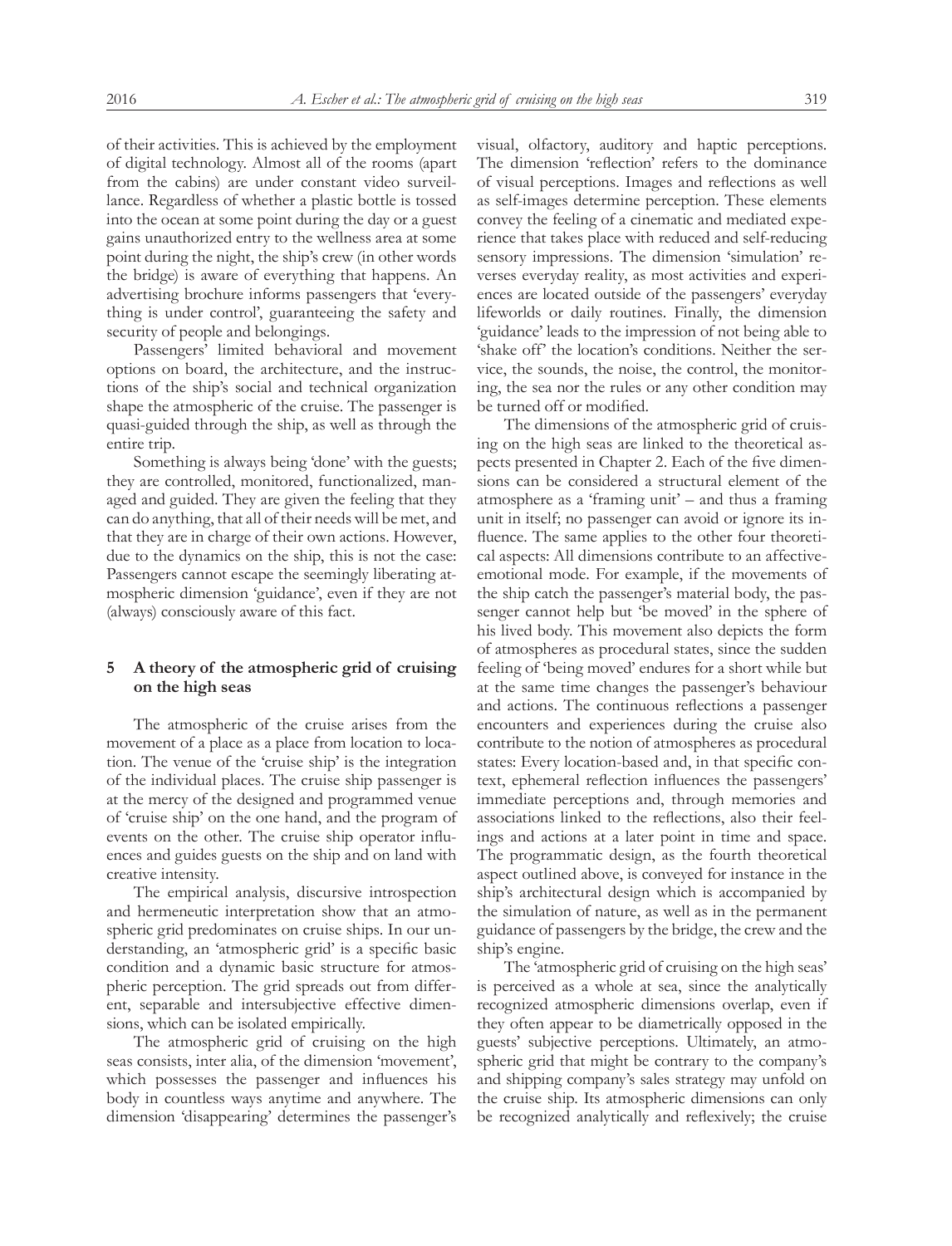clientele is usually not aware of them. With the help of an exuberant service crew, constant activities, media documentation of the (pseudo-)experiences on the trip, a sufficient amount of alcohol, etc., the cruise's atmospheric is shaped and the trip is conveyed to the passenger as individual fulfillment. The growing number of cruise guests suggests the increasing success of the industry's strategy. Many passengers experience and assess the methodically identified and described atmospheric grid of the cruise ship based on the recommendations of cruise line advertising, as illustrated by Manly (2008, 7): "I am standing at the front of the deck of a cruise ship, the wind is blowing through my long, blond hair and I am listening to the music of the waves. I am seized by an unbelievable feeling of freedom at that moment. This is truly a lust for life!"

#### **6 Conclusion**

The goal of our paper was to capture the atmospheric of cruising on an empirical level. That brings us back to the research question of this paper: How can the framing of the atmospheric perception be conceptualized? The study has shown that this is possible through the concept and the notion of the atmospheric grid. The notion of such a grid with intersubjectively effective dimensions allows us to explore and discuss the (individual) atmospheric perception of cruising on the high seas.

Our concept of the atmospheric grid offers a way for further atmospheric research projects to detect basic structures underlying all individual atmospheric perceptions in a specific context. The study interconnects perspectives of tourism research, atmospheric research as well as the empirical sciences involving cruises and generates the theory of the atmospheric grid of cruising on the high seas. The theoretical approach is characterized by four components: 'framing unit', 'affective emotional feelings', 'atmospheres as dynamic processes' and 'programmatic design'. This theoretical perspective on atmospheres and our empirical fieldwork allows us to extract five intertwined dimensions of the 'atmospheric grid of cruising on the high seas'. The 'atmospheric grid of cruising on high seas' constitutes the basis of the individual perception of the atmospheric, and it is simultaneously an integral part of the individual atmospheric experience. It becomes apparent that the crew and the passengers of a cruise are exposed to those dimensions, which are perceived differently, but which have an effect on every individual on the ship. The identified five dimensions can be subjectified according to the subject matter of other research projects. They must then be explored in the context of the individual's situational context. In order to better understand the implications of place-based experiences, it is eminent for tourism research to pursue the topic of atmospheric perception on cruise ships and in other immersive spaces: "Finally, we aim to create an atmosphere that has the power to bring back the customers on board several times" (BUNGE and SCHINDLER 2014).

#### **Acknowledgement**

We would like to thank the Johannes Gutenberg University of Mainz for the financial support for our empirical research. Special thanks goes to Prof. Dr. Jürgen Hasse for the extensive and interesting discussions on 'atmospheres'.

#### **References**

- Adey, P., Brayer, L., Masson, D., Murphy, P., Simpson, P. and TIXIER, N. (2013): 'Pour votre tranquillité': Ambiance, atmosphere, and surveillance. In: Geoforum 49, 299–309. <https://doi.org/10.1016/j.geoforum.2013.04.028>
- Anderson, B. (2009): Affective atmospheres. In: Emotion, Space and Society 2, 77–81. [https://doi.org/10.1016/j.](https://doi.org/10.1016/j.emospa.2009.08.005 
) [emospa.2009.08.005](https://doi.org/10.1016/j.emospa.2009.08.005 
)
- Blum, E. (2010): Atmosphäre. Hypothesen zum Prozess der räumlichen Wahrnehmung. Baden.
- Böhme, G. (1993): Die Ekstasen des Dinges. Ontologie und Ästhetik der Dinghaftigkeit. In: GROSSHEIM, M. (ed.): Rehabilitierung des Subjektiven. Festschrift für Hermann Schmitz. Bonn, 45–64.
- (2001): Aisthetik. Vorlesungen über Ästhetik als allgemeine Wahrnehmungslehre. München.
- (2013): Atmosphäre. Essays zur neuen Ästhetik. Berlin.
- BUNGE, K. and SCHINDLER, S. (2014): Interview von Elisabeth Sommerlad und Anton Escher. Hamburg.
- Dick, M. (2009): Welt, Struktur, Denken. Philosophische Untersuchungen zu Claude Lévi-Strauss. Würzburg.
- DRV (2015): Neuer Passagierrekord: Hochseekreuzfahrten bei Deutschen beliebter denn je. [http://www.drv.de/](http://www.drv.de/fachthemen/schiff/detail/neuer-passagierrekord-hochseekreuzfahrten-bei-deutschen-beliebter-denn-je.html ) [fachthemen/schiff/detail/neuer-passagierrekord-hoch](http://www.drv.de/fachthemen/schiff/detail/neuer-passagierrekord-hochseekreuzfahrten-bei-deutschen-beliebter-denn-je.html )[seekreuzfahrten-bei-deutschen-beliebter-denn-je.html](http://www.drv.de/fachthemen/schiff/detail/neuer-passagierrekord-hochseekreuzfahrten-bei-deutschen-beliebter-denn-je.html )  (Date: 10.8.2015).
- EDENSOR, T. (2015): Producing atmospheres at the match: fan cultures, commercialisation and mood management in English football. In: Emotion, Space and Society 15, 82–89. <https://doi.org/10.1016/j.emospa.2013.12.010>
- Enzensberger, H. M. (1958): Vergebliche Brandung der Ferne. Eine Theorie des Tourismus. In: Merkur 12, 701–720.